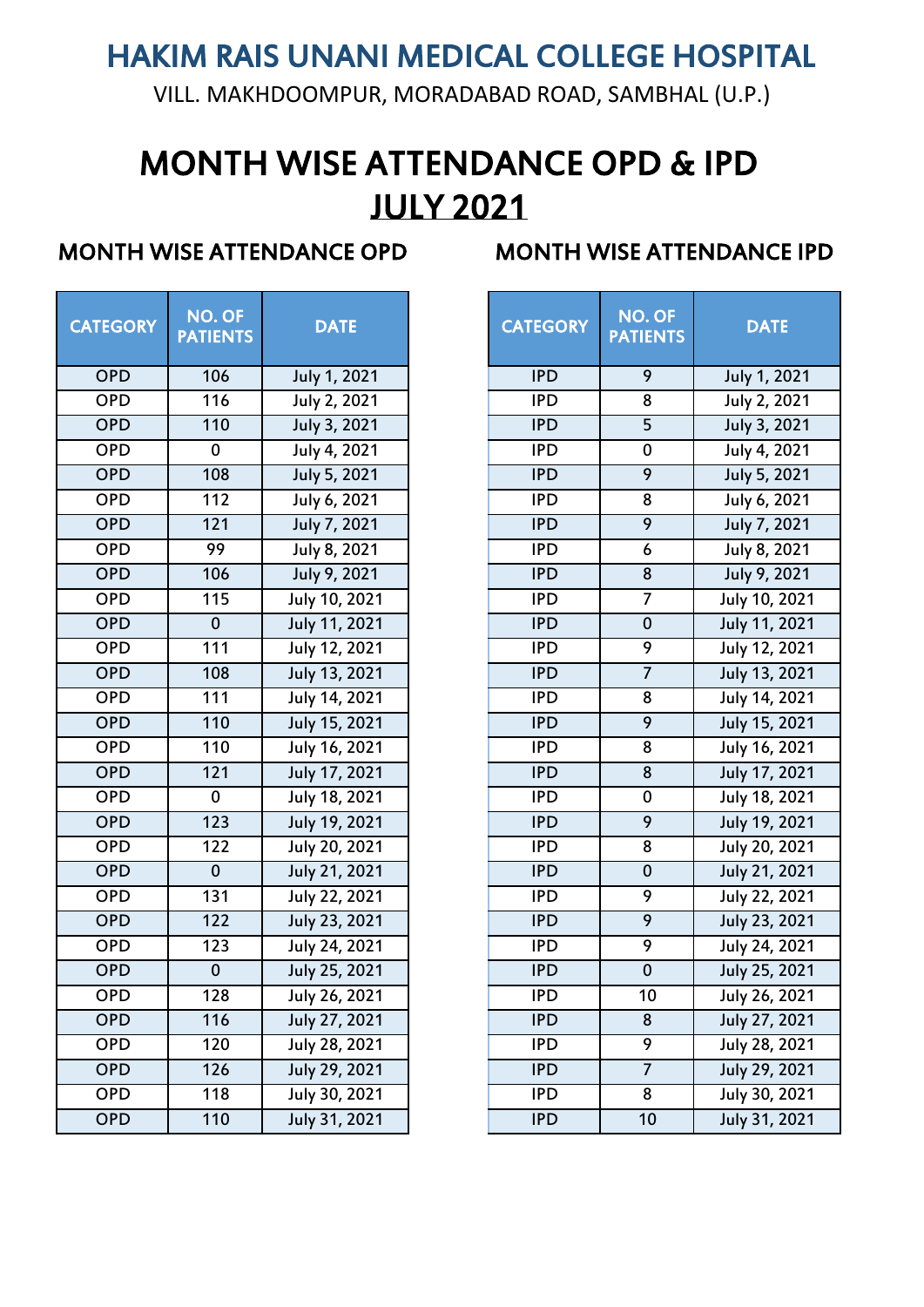VILL. MAKHDOOMPUR, MORADABAD ROAD, SAMBHAL (U.P.)

# MONTH WISE ATTENDANCE OPD & IPD JUNE 2021

| <b>CATEGORY</b> | <b>NO. OF</b><br><b>PATIENTS</b> | <b>DATE</b>   | <b>CATEGORY</b> | <b>NO. OF</b><br><b>PATIENTS</b> | <b>DATE</b>   |
|-----------------|----------------------------------|---------------|-----------------|----------------------------------|---------------|
| <b>OPD</b>      | $\bf{0}$                         | June 1, 2021  | <b>IPD</b>      | $\bf{0}$                         | June 1, 2021  |
| <b>OPD</b>      | $\overline{0}$                   | June 2, 2021  | IPD             | $\overline{0}$                   | June 2, 2021  |
| <b>OPD</b>      | $\overline{0}$                   | June 3, 2021  | <b>IPD</b>      | $\overline{0}$                   | June 3, 2021  |
| <b>OPD</b>      | $\overline{0}$                   | June 4, 2021  | IPD             | $\pmb{0}$                        | June 4, 2021  |
| OPD             | $\overline{0}$                   | June 5, 2021  | <b>IPD</b>      | $\overline{0}$                   | June 5, 2021  |
| OPD             | $\mathbf 0$                      | June 6, 2021  | <b>IPD</b>      | $\mathbf 0$                      | June 6, 2021  |
| OPD             | $\mathbf 0$                      | June 7, 2021  | <b>IPD</b>      | $\mathbf 0$                      | June 7, 2021  |
| OPD             | $\pmb{0}$                        | June 8, 2021  | <b>IPD</b>      | $\pmb{0}$                        | June 8, 2021  |
| <b>OPD</b>      | $\overline{0}$                   | June 9, 2021  | <b>IPD</b>      | $\mathbf 0$                      | June 9, 2021  |
| <b>OPD</b>      | $\pmb{0}$                        | June 10, 2021 | <b>IPD</b>      | ${\bf 0}$                        | June 10, 2021 |
| <b>OPD</b>      | $\pmb{0}$                        | June 11, 2021 | <b>IPD</b>      | $\pmb{0}$                        | June 11, 2021 |
| <b>OPD</b>      | $\pmb{0}$                        | June 12, 2021 | <b>IPD</b>      | $\pmb{0}$                        | June 12, 2021 |
| OPD             | $\overline{0}$                   | June 13, 2021 | <b>IPD</b>      | $\overline{0}$                   | June 13, 2021 |
| OPD             | 81                               | June 14, 2021 | <b>IPD</b>      | 10                               | June 14, 2021 |
| <b>OPD</b>      | 86                               | June 15, 2021 | <b>IPD</b>      | $\overline{7}$                   | June 15, 2021 |
| OPD             | $\overline{86}$                  | June 16, 2021 | IPD             | $\overline{5}$                   | June 16, 2021 |
| <b>OPD</b>      | $\overline{92}$                  | June 17, 2021 | <b>IPD</b>      | $\boldsymbol{6}$                 | June 17, 2021 |
| <b>OPD</b>      | 101                              | June 18, 2021 | <b>IPD</b>      | $\boldsymbol{6}$                 | June 18, 2021 |
| <b>OPD</b>      | 87                               | June 19, 2021 | <b>IPD</b>      | $\overline{7}$                   | June 19, 2021 |
| OPD             | $\overline{0}$                   | June 20, 2021 | IPD             | $\overline{0}$                   | June 20, 2021 |
| OPD             | 99                               | June 21, 2021 | <b>IPD</b>      | $\overline{8}$                   | June 21, 2021 |
| OPD             | 101                              | June 22, 2021 | IPD             | $\overline{8}$                   | June 22, 2021 |
| <b>OPD</b>      | 96                               | June 23, 2021 | <b>IPD</b>      | $\overline{7}$                   | June 23, 2021 |
| <b>OPD</b>      | 100                              | June 24, 2021 | <b>IPD</b>      | 5                                | June 24, 2021 |
| <b>OPD</b>      | 109                              | June 25, 2021 | <b>IPD</b>      | $\bf 8$                          | June 25, 2021 |
| <b>OPD</b>      | 102                              | June 26, 2021 | <b>IPD</b>      | $\overline{7}$                   | June 26, 2021 |
| <b>OPD</b>      | $\overline{0}$                   | June 27, 2021 | <b>IPD</b>      | $\mathbf 0$                      | June 27, 2021 |
| OPD             | 105                              | June 28, 2021 | <b>IPD</b>      | $\overline{7}$                   | June 28, 2021 |
| OPD             | 110                              | June 29, 2021 | <b>IPD</b>      | $\overline{9}$                   | June 29, 2021 |
| <b>OPD</b>      | 109                              | June 30, 2021 | <b>IPD</b>      | $\overline{7}$                   | June 30, 2021 |

| <b>FEGORY</b> | NO. OF<br><b>PATIENTS</b> | <b>DATE</b>   | NO. OF<br><b>CATEGORY</b><br><b>PATIENTS</b> |                  | <b>DATE</b>   |
|---------------|---------------------------|---------------|----------------------------------------------|------------------|---------------|
| OPD           | $\bf{0}$                  | June 1, 2021  | <b>IPD</b>                                   | $\pmb{0}$        | June 1, 2021  |
| OPD           | $\pmb{0}$                 | June 2, 2021  | <b>IPD</b>                                   | $\pmb{0}$        | June 2, 2021  |
| OPD           | $\mathbf 0$               | June 3, 2021  | <b>IPD</b>                                   | $\mathbf 0$      | June 3, 2021  |
| OPD           | $\pmb{0}$                 | June 4, 2021  | <b>IPD</b>                                   | $\bf{0}$         | June 4, 2021  |
| OPD           | $\pmb{0}$                 | June 5, 2021  | <b>IPD</b>                                   | $\pmb{0}$        | June 5, 2021  |
| OPD           | $\pmb{0}$                 | June 6, 2021  | <b>IPD</b>                                   | $\bf{0}$         | June 6, 2021  |
| OPD           | $\pmb{0}$                 | June 7, 2021  | <b>IPD</b>                                   | $\pmb{0}$        | June 7, 2021  |
| OPD           | $\pmb{0}$                 | June 8, 2021  | <b>IPD</b>                                   | $\bf{0}$         | June 8, 2021  |
| OPD           | $\mathbf 0$               | June 9, 2021  | <b>IPD</b>                                   | $\mathbf 0$      | June 9, 2021  |
| OPD           | $\pmb{0}$                 | June 10, 2021 | <b>IPD</b>                                   | $\pmb{0}$        | June 10, 2021 |
| OPD           | $\pmb{0}$                 | June 11, 2021 | <b>IPD</b>                                   | $\pmb{0}$        | June 11, 2021 |
| OPD           | $\pmb{0}$                 | June 12, 2021 | <b>IPD</b>                                   | $\bf{0}$         | June 12, 2021 |
| OPD           | $\pmb{0}$                 | June 13, 2021 | <b>IPD</b>                                   | $\pmb{0}$        | June 13, 2021 |
| OPD           | 81                        | June 14, 2021 | <b>IPD</b>                                   | 10               | June 14, 2021 |
| OPD           | 86                        | June 15, 2021 | <b>IPD</b>                                   | $\overline{7}$   | June 15, 2021 |
| OPD           | 86                        | June 16, 2021 | <b>IPD</b>                                   | 5                | June 16, 2021 |
| OPD           | 92                        | June 17, 2021 | <b>IPD</b>                                   | $\boldsymbol{6}$ | June 17, 2021 |
| OPD           | 101                       | June 18, 2021 | <b>IPD</b>                                   | 6                | June 18, 2021 |
| OPD           | 87                        | June 19, 2021 | <b>IPD</b>                                   | $\overline{7}$   | June 19, 2021 |
| OPD           | $\pmb{0}$                 | June 20, 2021 | <b>IPD</b>                                   | $\mathbf 0$      | June 20, 2021 |
| OPD           | 99                        | June 21, 2021 | <b>IPD</b>                                   | 8                | June 21, 2021 |
| <b>OPD</b>    | 101                       | June 22, 2021 | <b>IPD</b>                                   | 8                | June 22, 2021 |
| OPD           | 96                        | June 23, 2021 | <b>IPD</b>                                   | $\overline{7}$   | June 23, 2021 |
| OPD           | 100                       | June 24, 2021 | <b>IPD</b>                                   | 5                | June 24, 2021 |
| OPD           | 109                       | June 25, 2021 | <b>IPD</b>                                   | $\bf 8$          | June 25, 2021 |
| OPD           | 102                       | June 26, 2021 | <b>IPD</b>                                   | 7                | June 26, 2021 |
| OPD           | $\mathbf 0$               | June 27, 2021 | <b>IPD</b>                                   | $\bf{0}$         | June 27, 2021 |
| <b>OPD</b>    | 105                       | June 28, 2021 | <b>IPD</b>                                   | 7                | June 28, 2021 |
| <b>OPD</b>    | 110                       | June 29, 2021 | <b>IPD</b>                                   | $\overline{9}$   | June 29, 2021 |
| <b>OPD</b>    | 109                       | June 30, 2021 | <b>IPD</b>                                   | $\overline{7}$   | June 30, 2021 |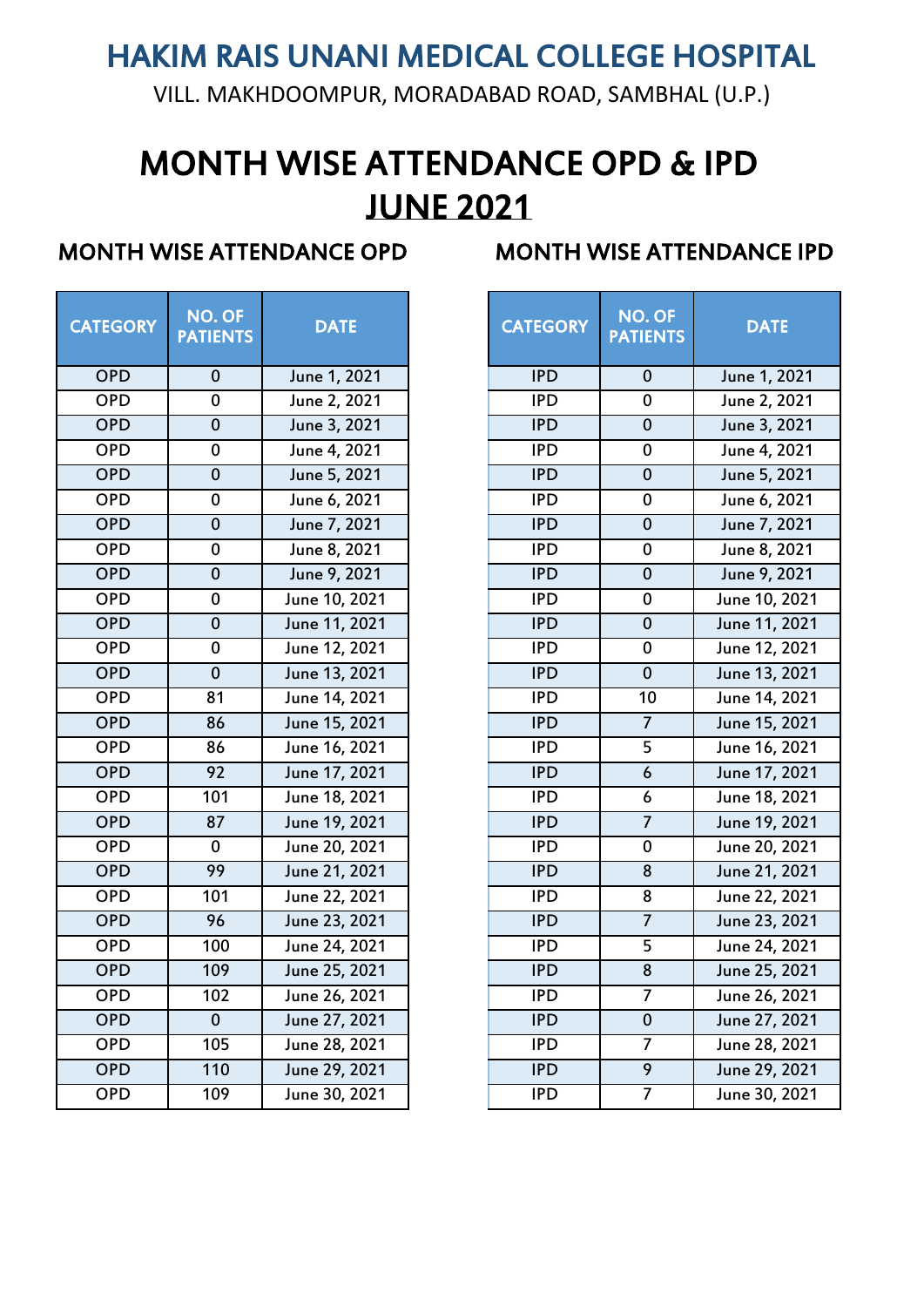VILL. MAKHDOOMPUR, MORADABAD ROAD, SAMBHAL (U.P.)

# MONTH WISE ATTENDANCE OPD & IPD MAY 2021

| <b>CATEGORY</b> | <b>NO. OF</b><br><b>PATIENTS</b> | <b>DATE</b>  | <b>CATEGORY</b> | <b>NO. OF</b><br><b>PATIENTS</b> |
|-----------------|----------------------------------|--------------|-----------------|----------------------------------|
| <b>OPD</b>      | 43                               | May 1, 2021  | <b>IPD</b>      | $\mathbf 0$                      |
| <b>OPD</b>      | $\mathbf 0$                      | May 2, 2021  | <b>IPD</b>      | $\mathbf 0$                      |
| <b>OPD</b>      | 37                               | May 3, 2021  | <b>IPD</b>      | $\mathbf 0$                      |
| <b>OPD</b>      | 35                               | May 4, 2021  | <b>IPD</b>      | $\mathbf 0$                      |
| <b>OPD</b>      | $\mathbf 0$                      | May 5, 2021  | <b>IPD</b>      | $\mathbf 0$                      |
| <b>OPD</b>      | $\pmb{0}$                        | May 6, 2021  | <b>IPD</b>      | $\mathbf 0$                      |
| <b>OPD</b>      | $\mathbf 0$                      | May 7, 2021  | <b>IPD</b>      | $\mathbf 0$                      |
| <b>OPD</b>      | $\bf{0}$                         | May 8, 2021  | <b>IPD</b>      | $\pmb{0}$                        |
| <b>OPD</b>      | $\mathbf 0$                      | May 9, 2021  | <b>IPD</b>      | $\mathbf 0$                      |
| <b>OPD</b>      | 7                                | May 10, 2021 | <b>IPD</b>      | $\pmb{0}$                        |
| <b>OPD</b>      | $\overline{7}$                   | May 11, 2021 | <b>IPD</b>      | $\mathbf 0$                      |
| <b>OPD</b>      | 12                               | May 12, 2021 | <b>IPD</b>      | $\pmb{0}$                        |
| <b>OPD</b>      | 10                               | May 13, 2021 | <b>IPD</b>      | $\mathbf 0$                      |
| <b>OPD</b>      | 19                               | May 14, 2021 | <b>IPD</b>      | $\pmb{0}$                        |
| <b>OPD</b>      | 11                               | May 15, 2021 | <b>IPD</b>      | $\pmb{0}$                        |
| <b>OPD</b>      | 21                               | May 16, 2021 | <b>IPD</b>      | $\pmb{0}$                        |
| <b>OPD</b>      | 24                               | May 17, 2021 | <b>IPD</b>      | $\mathbf 0$                      |
| <b>OPD</b>      | 22                               | May 18, 2021 | <b>IPD</b>      | $\mathbf 0$                      |
| <b>OPD</b>      | 26                               | May 19, 2021 | <b>IPD</b>      | $\mathbf 0$                      |
| <b>OPD</b>      | 31                               | May 20, 2021 | <b>IPD</b>      | $\pmb{0}$                        |
| <b>OPD</b>      | 23                               | May 21, 2021 | <b>IPD</b>      | $\mathbf 0$                      |
| <b>OPD</b>      | 25                               | May 22, 2021 | <b>IPD</b>      | $\pmb{0}$                        |
| <b>OPD</b>      | 28                               | May 23, 2021 | <b>IPD</b>      | $\bf{0}$                         |
| <b>OPD</b>      | 21                               | May 24, 2021 | <b>IPD</b>      | $\pmb{0}$                        |
| <b>OPD</b>      | 33                               | May 25, 2021 | <b>IPD</b>      | $\mathbf 0$                      |
| <b>OPD</b>      | 27                               | May 26, 2021 | <b>IPD</b>      | $\pmb{0}$                        |
| <b>OPD</b>      | 23                               | May 27, 2021 | <b>IPD</b>      | $\bf 0$                          |
| <b>OPD</b>      | 19                               | May 28, 2021 | <b>IPD</b>      | $\mathbf 0$                      |
| <b>OPD</b>      | 22                               | May 29, 2021 | <b>IPD</b>      | $\bf 0$                          |
| <b>OPD</b>      | 15                               | May 30, 2021 | <b>IPD</b>      | $\pmb{0}$                        |
| <b>OPD</b>      | 20                               | May 31, 2021 | <b>IPD</b>      | $\pmb{0}$                        |

| <b>FEGORY</b> | NO. OF<br><b>PATIENTS</b> | <b>DATE</b>  | <b>CATEGORY</b> | $N$ O. OF<br><b>PATIENTS</b> | <b>DATE</b>  |
|---------------|---------------------------|--------------|-----------------|------------------------------|--------------|
| <b>OPD</b>    | 43                        | May 1, 2021  | <b>IPD</b>      | $\mathbf 0$                  | May 1, 2021  |
| OPD           | $\pmb{0}$                 | May 2, 2021  | <b>IPD</b>      | $\pmb{0}$                    | May 2, 2021  |
| OPD           | 37                        | May 3, 2021  | <b>IPD</b>      | $\pmb{0}$                    | May 3, 2021  |
| OPD           | 35                        | May 4, 2021  | <b>IPD</b>      | $\pmb{0}$                    | May 4, 2021  |
| <b>OPD</b>    | $\pmb{0}$                 | May 5, 2021  | <b>IPD</b>      | $\bf{0}$                     | May 5, 2021  |
| OPD           | $\pmb{0}$                 | May 6, 2021  | <b>IPD</b>      | $\pmb{0}$                    | May 6, 2021  |
| OPD           | $\pmb{0}$                 | May 7, 2021  | <b>IPD</b>      | $\bf 0$                      | May 7, 2021  |
| OPD           | $\pmb{0}$                 | May 8, 2021  | <b>IPD</b>      | $\pmb{0}$                    | May 8, 2021  |
| OPD           | $\pmb{0}$                 | May 9, 2021  | <b>IPD</b>      | $\pmb{0}$                    | May 9, 2021  |
| OPD           | $\overline{7}$            | May 10, 2021 | <b>IPD</b>      | $\pmb{0}$                    | May 10, 2021 |
| OPD           | $\overline{7}$            | May 11, 2021 | <b>IPD</b>      | $\pmb{0}$                    | May 11, 2021 |
| OPD           | 12                        | May 12, 2021 | <b>IPD</b>      | $\pmb{0}$                    | May 12, 2021 |
| OPD           | 10                        | May 13, 2021 | <b>IPD</b>      | $\mathbf 0$                  | May 13, 2021 |
| <b>OPD</b>    | 19                        | May 14, 2021 | <b>IPD</b>      | $\pmb{0}$                    | May 14, 2021 |
| OPD           | 11                        | May 15, 2021 | <b>IPD</b>      | $\mathbf 0$                  | May 15, 2021 |
| <b>OPD</b>    | 21                        | May 16, 2021 | <b>IPD</b>      | $\pmb{0}$                    | May 16, 2021 |
| OPD           | 24                        | May 17, 2021 | <b>IPD</b>      | $\mathbf 0$                  | May 17, 2021 |
| <b>OPD</b>    | 22                        | May 18, 2021 | <b>IPD</b>      | $\pmb{0}$                    | May 18, 2021 |
| OPD           | 26                        | May 19, 2021 | <b>IPD</b>      | $\mathbf 0$                  | May 19, 2021 |
| <b>OPD</b>    | 31                        | May 20, 2021 | <b>IPD</b>      | $\pmb{0}$                    | May 20, 2021 |
| OPD           | 23                        | May 21, 2021 | <b>IPD</b>      | $\pmb{0}$                    | May 21, 2021 |
| OPD           | 25                        | May 22, 2021 | <b>IPD</b>      | $\pmb{0}$                    | May 22, 2021 |
| <b>OPD</b>    | 28                        | May 23, 2021 | <b>IPD</b>      | $\bf{0}$                     | May 23, 2021 |
| <b>OPD</b>    | 21                        | May 24, 2021 | <b>IPD</b>      | $\pmb{0}$                    | May 24, 2021 |
| <b>OPD</b>    | 33                        | May 25, 2021 | <b>IPD</b>      | $\bf{0}$                     | May 25, 2021 |
| <b>OPD</b>    | 27                        | May 26, 2021 | <b>IPD</b>      | $\pmb{0}$                    | May 26, 2021 |
| <b>OPD</b>    | 23                        | May 27, 2021 | <b>IPD</b>      | $\pmb{0}$                    | May 27, 2021 |
| OPD           | 19                        | May 28, 2021 | <b>IPD</b>      | $\pmb{0}$                    | May 28, 2021 |
| <b>OPD</b>    | 22                        | May 29, 2021 | <b>IPD</b>      | $\pmb{0}$                    | May 29, 2021 |
| <b>OPD</b>    | 15                        | May 30, 2021 | <b>IPD</b>      | $\pmb{0}$                    | May 30, 2021 |
| <b>OPD</b>    | 20                        | May 31, 2021 | <b>IPD</b>      | $\pmb{0}$                    | May 31, 2021 |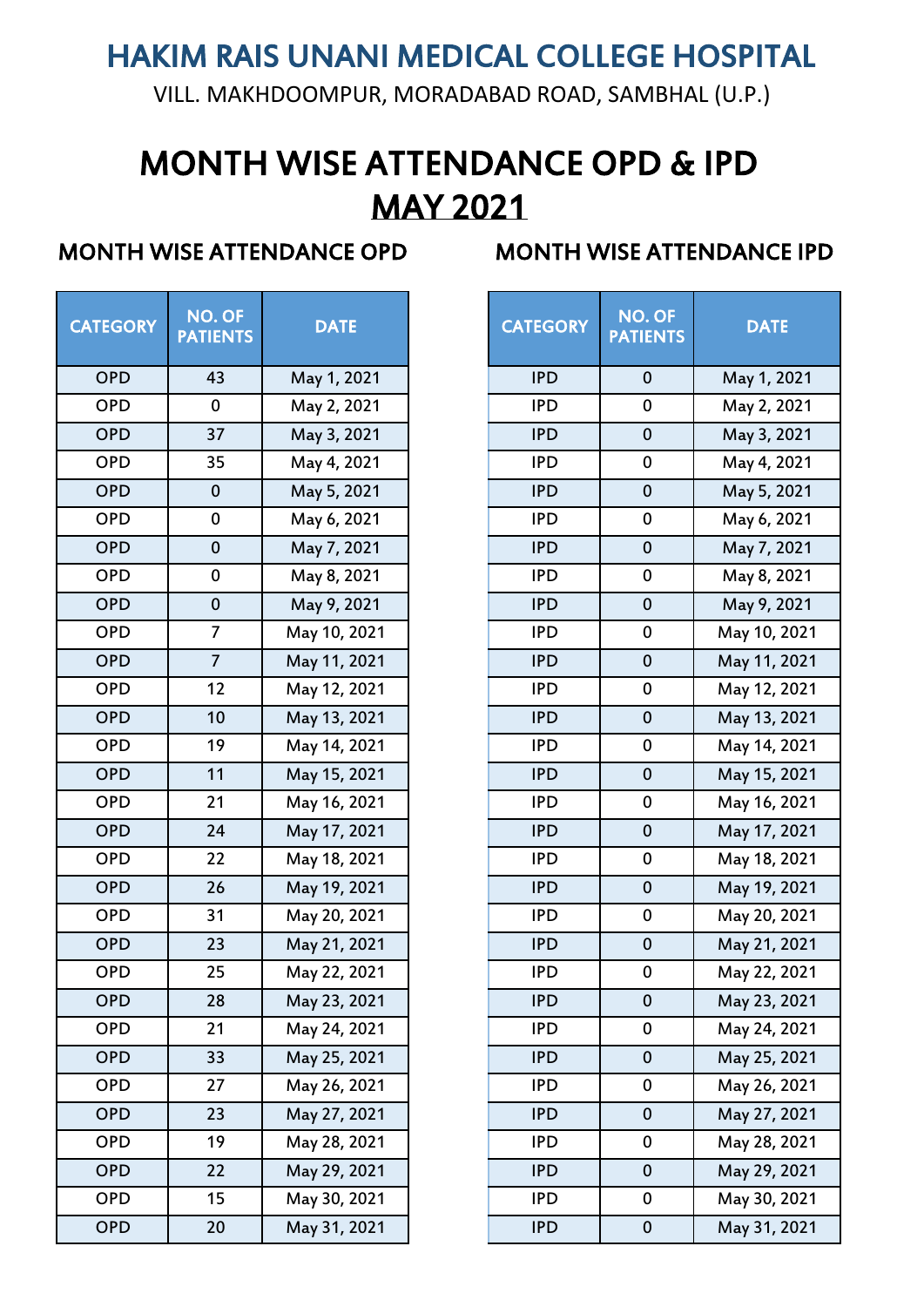VILL. MAKHDOOMPUR, MORADABAD ROAD, SAMBHAL (U.P.)

# MONTH WISE ATTENDANCE OPD & IPD APRIL 2021

| <b>CATEGORY</b> | NO. OF<br><b>PATIENTS</b> | <b>DATE</b>    | <b>CATEGORY</b> | NO. OF<br><b>PATIENTS</b> |
|-----------------|---------------------------|----------------|-----------------|---------------------------|
| <b>OPD</b>      | 151                       | April 1, 2021  | <b>IPD</b>      | 8                         |
| <b>OPD</b>      | $\mathbf 0$               | April 2, 2021  | <b>IPD</b>      | $\mathbf 0$               |
| <b>OPD</b>      | 149                       | April 3, 2021  | <b>IPD</b>      | 10                        |
| <b>OPD</b>      | $\mathbf 0$               | April 4, 2021  | <b>IPD</b>      | $\mathbf 0$               |
| <b>OPD</b>      | 153                       | April 5, 2021  | <b>IPD</b>      | 10                        |
| <b>OPD</b>      | 144                       | April 6, 2021  | <b>IPD</b>      | 9                         |
| <b>OPD</b>      | 150                       | April 7, 2021  | <b>IPD</b>      | 9                         |
| <b>OPD</b>      | 155                       | April 8, 2021  | <b>IPD</b>      | 7                         |
| <b>OPD</b>      | 158                       | April 9, 2021  | <b>IPD</b>      | 9                         |
| <b>OPD</b>      | 142                       | April 10, 2021 | <b>IPD</b>      | 9                         |
| <b>OPD</b>      | $\bf{0}$                  | April 11, 2021 | <b>IPD</b>      | $\mathbf 0$               |
| <b>OPD</b>      | 159                       | April 12, 2021 | <b>IPD</b>      | 9                         |
| <b>OPD</b>      | 140                       | April 13, 2021 | <b>IPD</b>      | 9                         |
| <b>OPD</b>      | 164                       | April 14, 2021 | <b>IPD</b>      | 8                         |
| <b>OPD</b>      | 122                       | April 15, 2021 | <b>IPD</b>      | 6                         |
| <b>OPD</b>      | 115                       | April 16, 2021 | <b>IPD</b>      | $\pmb{0}$                 |
| <b>OPD</b>      | 95                        | April 17, 2021 | <b>IPD</b>      | $\mathbf 0$               |
| <b>OPD</b>      | $\mathbf 0$               | April 18, 2021 | <b>IPD</b>      | $\pmb{0}$                 |
| <b>OPD</b>      | 99                        | April 19, 2021 | <b>IPD</b>      | $\mathbf 0$               |
| <b>OPD</b>      | 95                        | April 20, 2021 | <b>IPD</b>      | $\pmb{0}$                 |
| <b>OPD</b>      | $\mathbf 0$               | April 21, 2021 | <b>IPD</b>      | $\mathbf 0$               |
| <b>OPD</b>      | 100                       | April 22, 2021 | <b>IPD</b>      | $\pmb{0}$                 |
| <b>OPD</b>      | 104                       | April 23, 2021 | <b>IPD</b>      | $\bf{0}$                  |
| <b>OPD</b>      | $\bf{0}$                  | April 24, 2021 | <b>IPD</b>      | $\pmb{0}$                 |
| <b>OPD</b>      | $\mathbf 0$               | April 25, 2021 | <b>IPD</b>      | $\mathbf 0$               |
| <b>OPD</b>      | 100                       | April 26, 2021 | <b>IPD</b>      | $\pmb{0}$                 |
| <b>OPD</b>      | 103                       | April 27, 2021 | <b>IPD</b>      | $\mathbf 0$               |
| <b>OPD</b>      | 106                       | April 28, 2021 | <b>IPD</b>      | $\mathbf 0$               |
| <b>OPD</b>      | 94                        | April 29, 2021 | <b>IPD</b>      | $\bf{0}$                  |
| <b>OPD</b>      | 97                        | April 30, 2021 | <b>IPD</b>      | $\pmb{0}$                 |

| <b>FEGORY</b> | NO. OF<br><b>PATIENTS</b> | <b>DATE</b>    | <b>CATEGORY</b> | NO. OF<br><b>PATIENTS</b> | <b>DATE</b>    |
|---------------|---------------------------|----------------|-----------------|---------------------------|----------------|
| <b>OPD</b>    | 151                       | April 1, 2021  | <b>IPD</b>      | 8                         | April 1, 2021  |
| OPD           | $\pmb{0}$                 | April 2, 2021  | <b>IPD</b>      | $\pmb{0}$                 | April 2, 2021  |
| <b>OPD</b>    | 149                       | April 3, 2021  | <b>IPD</b>      | 10                        | April 3, 2021  |
| OPD           | $\pmb{0}$                 | April 4, 2021  | <b>IPD</b>      | $\pmb{0}$                 | April 4, 2021  |
| OPD           | 153                       | April 5, 2021  | <b>IPD</b>      | 10                        | April 5, 2021  |
| OPD           | 144                       | April 6, 2021  | <b>IPD</b>      | 9                         | April 6, 2021  |
| OPD           | 150                       | April 7, 2021  | <b>IPD</b>      | 9                         | April 7, 2021  |
| OPD           | 155                       | April 8, 2021  | <b>IPD</b>      | $\overline{7}$            | April 8, 2021  |
| OPD           | 158                       | April 9, 2021  | <b>IPD</b>      | 9                         | April 9, 2021  |
| OPD           | 142                       | April 10, 2021 | <b>IPD</b>      | 9                         | April 10, 2021 |
| OPD           | $\pmb{0}$                 | April 11, 2021 | <b>IPD</b>      | $\mathbf 0$               | April 11, 2021 |
| OPD           | 159                       | April 12, 2021 | <b>IPD</b>      | 9                         | April 12, 2021 |
| OPD           | 140                       | April 13, 2021 | <b>IPD</b>      | 9                         | April 13, 2021 |
| <b>OPD</b>    | 164                       | April 14, 2021 | <b>IPD</b>      | 8                         | April 14, 2021 |
| OPD           | 122                       | April 15, 2021 | <b>IPD</b>      | 6                         | April 15, 2021 |
| <b>OPD</b>    | 115                       | April 16, 2021 | <b>IPD</b>      | $\pmb{0}$                 | April 16, 2021 |
| OPD           | 95                        | April 17, 2021 | <b>IPD</b>      | $\mathbf 0$               | April 17, 2021 |
| <b>OPD</b>    | $\mathbf 0$               | April 18, 2021 | <b>IPD</b>      | $\pmb{0}$                 | April 18, 2021 |
| OPD           | 99                        | April 19, 2021 | <b>IPD</b>      | $\mathbf 0$               | April 19, 2021 |
| <b>OPD</b>    | 95                        | April 20, 2021 | <b>IPD</b>      | $\pmb{0}$                 | April 20, 2021 |
| OPD           | $\pmb{0}$                 | April 21, 2021 | <b>IPD</b>      | $\mathbf 0$               | April 21, 2021 |
| <b>OPD</b>    | 100                       | April 22, 2021 | <b>IPD</b>      | $\pmb{0}$                 | April 22, 2021 |
| <b>OPD</b>    | 104                       | April 23, 2021 | <b>IPD</b>      | $\bf{0}$                  | April 23, 2021 |
| <b>OPD</b>    | 0                         | April 24, 2021 | <b>IPD</b>      | $\pmb{0}$                 | April 24, 2021 |
| <b>OPD</b>    | $\boldsymbol{0}$          | April 25, 2021 | <b>IPD</b>      | $\bf{0}$                  | April 25, 2021 |
| <b>OPD</b>    | 100                       | April 26, 2021 | <b>IPD</b>      | $\pmb{0}$                 | April 26, 2021 |
| <b>OPD</b>    | 103                       | April 27, 2021 | <b>IPD</b>      | $\pmb{0}$                 | April 27, 2021 |
| <b>OPD</b>    | 106                       | April 28, 2021 | <b>IPD</b>      | $\pmb{0}$                 | April 28, 2021 |
| <b>OPD</b>    | 94                        | April 29, 2021 | <b>IPD</b>      | $\bf{0}$                  | April 29, 2021 |
| <b>OPD</b>    | 97                        | April 30, 2021 | <b>IPD</b>      | $\pmb{0}$                 | April 30, 2021 |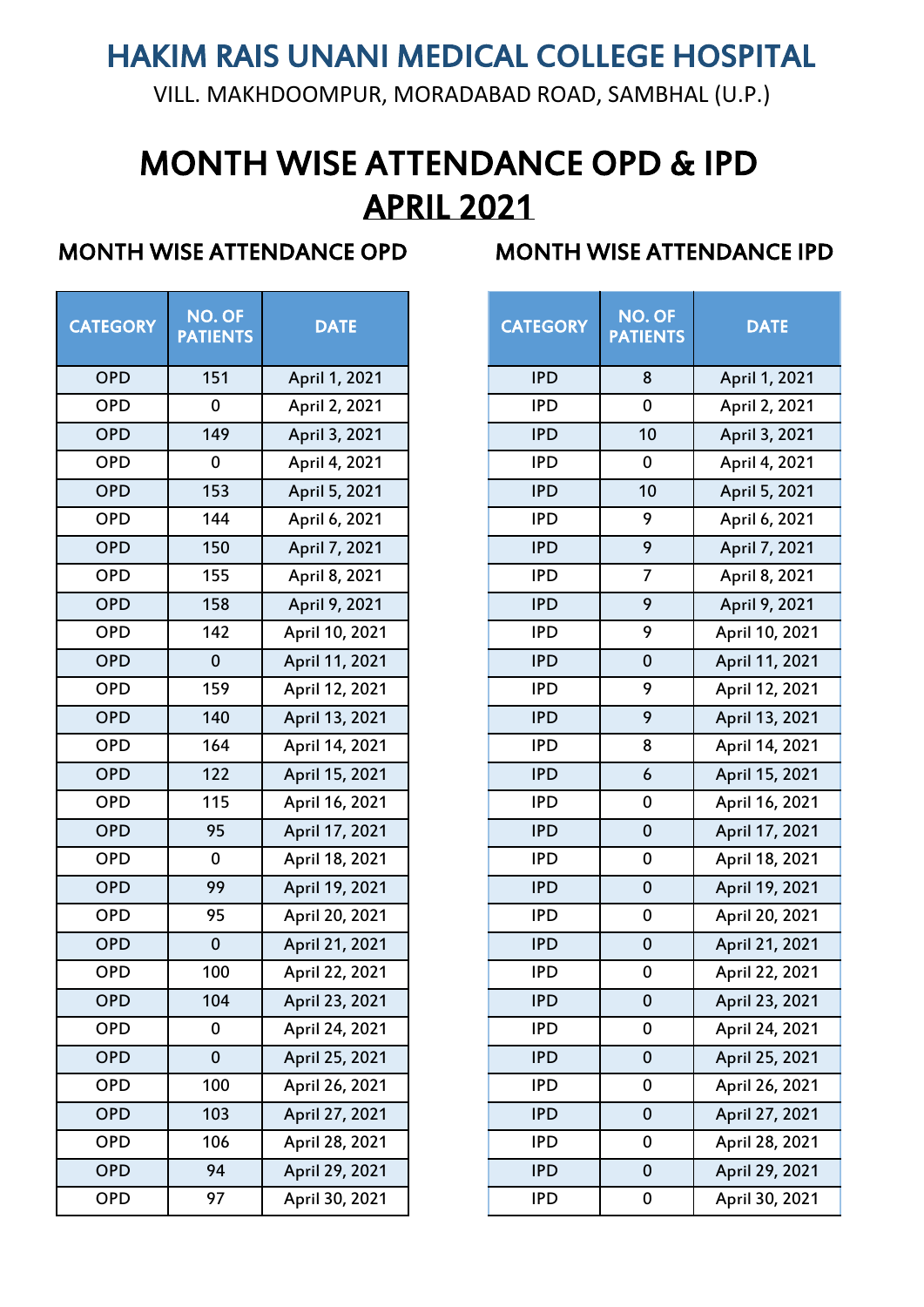VILL. MAKHDOOMPUR, MORADABAD ROAD, SAMBHAL (U.P.)

# MARCH 2021 MONTH WISE ATTENDANCE OPD & IPD

| <b>CATEGORY</b> | <b>NO. OF</b><br><b>PATIENTS</b> | <b>DATE</b>    | <b>CATEGORY</b> | <b>NO. OF</b><br><b>PATIENT:</b> |
|-----------------|----------------------------------|----------------|-----------------|----------------------------------|
| <b>OPD</b>      | 141                              | March 1, 2021  | <b>IPD</b>      | 9                                |
| <b>OPD</b>      | 152                              | March 2, 2021  | <b>IPD</b>      | 9                                |
| <b>OPD</b>      | 140                              | March 3, 2021  | <b>IPD</b>      | $\overline{7}$                   |
| <b>OPD</b>      | 156                              | March 4, 2021  | <b>IPD</b>      | 9                                |
| <b>OPD</b>      | 140                              | March 5, 2021  | <b>IPD</b>      | $\bf 8$                          |
| <b>OPD</b>      | 142                              | March 6, 2021  | <b>IPD</b>      | 6                                |
| <b>OPD</b>      | $\mathbf 0$                      | March 7, 2021  | <b>IPD</b>      | $\mathbf 0$                      |
| <b>OPD</b>      | 154                              | March 8, 2021  | <b>IPD</b>      | 10                               |
| <b>OPD</b>      | 143                              | March 9, 2021  | <b>IPD</b>      | 8                                |
| <b>OPD</b>      | 150                              | March 10, 2021 | <b>IPD</b>      | 8                                |
| <b>OPD</b>      | $\mathbf 0$                      | March 11, 2021 | <b>IPD</b>      | $\mathbf 0$                      |
| <b>OPD</b>      | 155                              | March 12, 2021 | <b>IPD</b>      | 12                               |
| <b>OPD</b>      | 154                              | March 13, 2021 | <b>IPD</b>      | 8                                |
| <b>OPD</b>      | $\mathbf 0$                      | March 14, 2021 | <b>IPD</b>      | $\mathbf 0$                      |
| <b>OPD</b>      | 160                              | March 15, 2021 | <b>IPD</b>      | 9                                |
| <b>OPD</b>      | 151                              | March 16, 2021 | <b>IPD</b>      | 9                                |
| <b>OPD</b>      | 152                              | March 17, 2021 | <b>IPD</b>      | $\overline{7}$                   |
| <b>OPD</b>      | 149                              | March 18, 2021 | <b>IPD</b>      | 9                                |
| <b>OPD</b>      | 147                              | March 19, 2021 | <b>IPD</b>      | 10                               |
| <b>OPD</b>      | 163                              | March 20, 2021 | <b>IPD</b>      | 8                                |
| <b>OPD</b>      | $\mathbf{0}$                     | March 21, 2021 | <b>IPD</b>      | $\pmb{0}$                        |
| <b>OPD</b>      | 151                              | March 22, 2021 | <b>IPD</b>      | 8                                |
| <b>OPD</b>      | 152                              | March 23, 2021 | <b>IPD</b>      | 9                                |
| <b>OPD</b>      | 141                              | March 24, 2021 | <b>IPD</b>      | 8                                |
| <b>OPD</b>      | 146                              | March 25, 2021 | <b>IPD</b>      | 9                                |
| <b>OPD</b>      | 145                              | March 26, 2021 | <b>IPD</b>      | 7                                |
| <b>OPD</b>      | 139                              | March 27, 2021 | <b>IPD</b>      | 9                                |
| <b>OPD</b>      | $\pmb{0}$                        | March 28, 2021 | <b>IPD</b>      | $\pmb{0}$                        |
| <b>OPD</b>      | $\pmb{0}$                        | March 29, 2021 | <b>IPD</b>      | $\mathbf 0$                      |
| <b>OPD</b>      | 147                              | March 30, 2021 | <b>IPD</b>      | 9                                |
| <b>OPD</b>      | 150                              | March 31, 2021 | <b>IPD</b>      | 10                               |

| <b>FEGORY</b> | NO. OF<br><b>PATIENTS</b> | <b>DATE</b>    | <b>CATEGORY</b> | NO. OF<br><b>PATIENTS</b> | <b>DATE</b>    |
|---------------|---------------------------|----------------|-----------------|---------------------------|----------------|
| OPD           | 141                       | March 1, 2021  | <b>IPD</b>      | 9                         | March 1, 2021  |
| OPD           | 152                       | March 2, 2021  | <b>IPD</b>      | 9                         | March 2, 2021  |
| OPD           | 140                       | March 3, 2021  | <b>IPD</b>      | $\overline{7}$            | March 3, 2021  |
| OPD           | 156                       | March 4, 2021  | <b>IPD</b>      | 9                         | March 4, 2021  |
| <b>OPD</b>    | 140                       | March 5, 2021  | <b>IPD</b>      | 8                         | March 5, 2021  |
| OPD           | 142                       | March 6, 2021  | <b>IPD</b>      | $\boldsymbol{6}$          | March 6, 2021  |
| OPD           | $\pmb{0}$                 | March 7, 2021  | <b>IPD</b>      | $\mathbf 0$               | March 7, 2021  |
| OPD           | 154                       | March 8, 2021  | <b>IPD</b>      | 10                        | March 8, 2021  |
| OPD           | 143                       | March 9, 2021  | <b>IPD</b>      | 8                         | March 9, 2021  |
| OPD           | 150                       | March 10, 2021 | <b>IPD</b>      | 8                         | March 10, 2021 |
| OPD           | $\pmb{0}$                 | March 11, 2021 | <b>IPD</b>      | $\mathbf 0$               | March 11, 2021 |
| OPD           | 155                       | March 12, 2021 | <b>IPD</b>      | 12                        | March 12, 2021 |
| OPD           | 154                       | March 13, 2021 | <b>IPD</b>      | 8                         | March 13, 2021 |
| OPD           | $\mathbf 0$               | March 14, 2021 | <b>IPD</b>      | $\pmb{0}$                 | March 14, 2021 |
| OPD           | 160                       | March 15, 2021 | <b>IPD</b>      | 9                         | March 15, 2021 |
| OPD           | 151                       | March 16, 2021 | <b>IPD</b>      | 9                         | March 16, 2021 |
| OPD           | 152                       | March 17, 2021 | <b>IPD</b>      | $\overline{7}$            | March 17, 2021 |
| <b>OPD</b>    | 149                       | March 18, 2021 | <b>IPD</b>      | 9                         | March 18, 2021 |
| OPD           | 147                       | March 19, 2021 | <b>IPD</b>      | 10                        | March 19, 2021 |
| <b>OPD</b>    | 163                       | March 20, 2021 | <b>IPD</b>      | 8                         | March 20, 2021 |
| OPD           | $\pmb{0}$                 | March 21, 2021 | <b>IPD</b>      | $\pmb{0}$                 | March 21, 2021 |
| <b>OPD</b>    | 151                       | March 22, 2021 | <b>IPD</b>      | 8                         | March 22, 2021 |
| <b>OPD</b>    | 152                       | March 23, 2021 | <b>IPD</b>      | 9                         | March 23, 2021 |
| OPD           | 141                       | March 24, 2021 | <b>IPD</b>      | 8                         | March 24, 2021 |
| <b>OPD</b>    | 146                       | March 25, 2021 | <b>IPD</b>      | 9                         | March 25, 2021 |
| OPD           | 145                       | March 26, 2021 | <b>IPD</b>      | $\overline{7}$            | March 26, 2021 |
| <b>OPD</b>    | 139                       | March 27, 2021 | <b>IPD</b>      | 9                         | March 27, 2021 |
| OPD           | $\pmb{0}$                 | March 28, 2021 | <b>IPD</b>      | $\pmb{0}$                 | March 28, 2021 |
| <b>OPD</b>    | $\pmb{0}$                 | March 29, 2021 | <b>IPD</b>      | $\pmb{0}$                 | March 29, 2021 |
| OPD           | 147                       | March 30, 2021 | <b>IPD</b>      | 9                         | March 30, 2021 |
| <b>OPD</b>    | 150                       | March 31, 2021 | <b>IPD</b>      | 10                        | March 31, 2021 |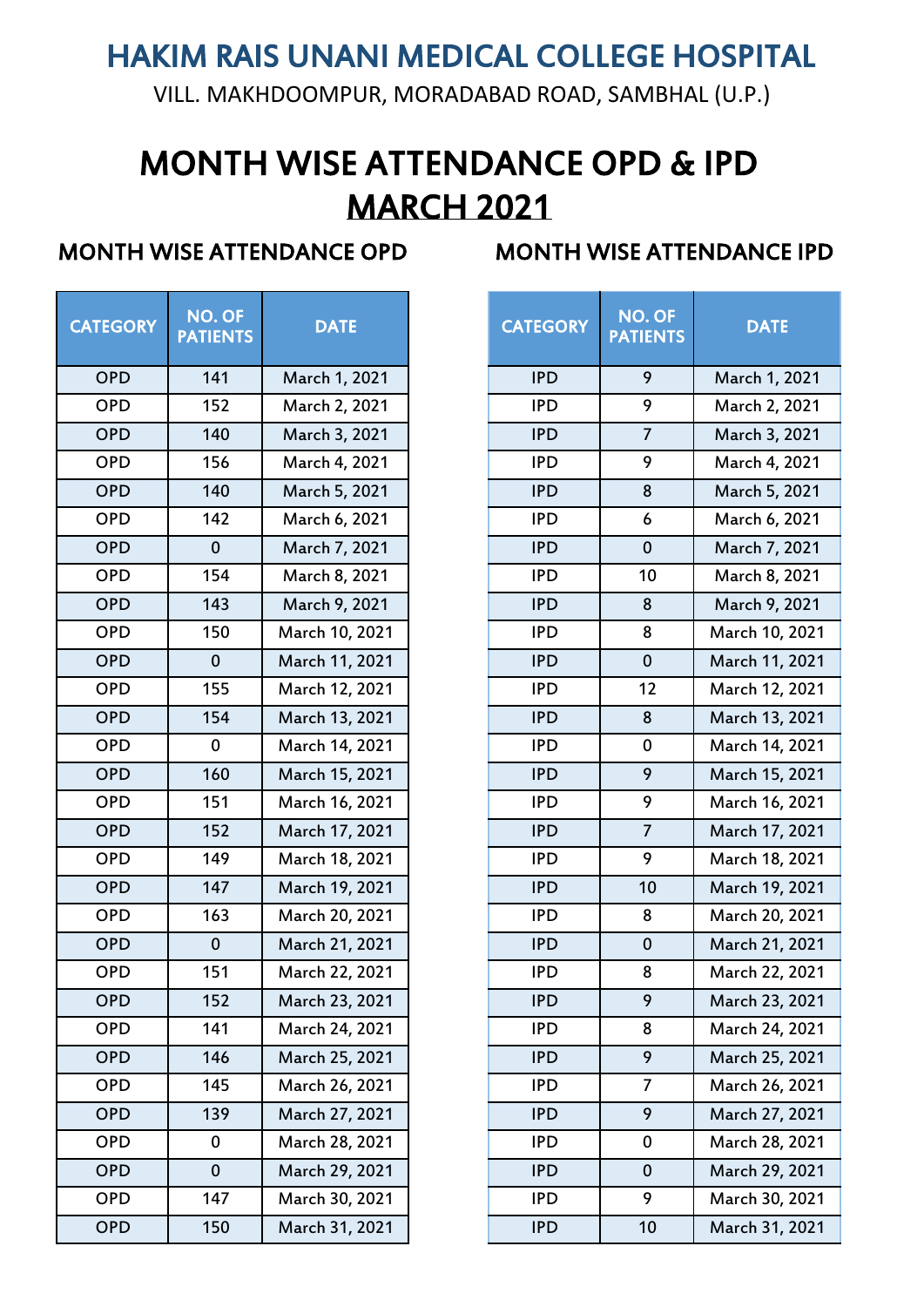VILL. MAKHDOOMPUR, MORADABAD ROAD, SAMBHAL (U.P.)

# MONTH WISE ATTENDANCE OPD & IPD FEBRUARY 2021

| <b>CATEGORY</b> | <b>NO. OF</b><br><b>PATIENTS</b> | <b>DATE</b>              | <b>CATEGORY</b> | <b>PATIENTS</b> |
|-----------------|----------------------------------|--------------------------|-----------------|-----------------|
| <b>OPD</b>      | 120                              | February 1, 2021         | <b>IPD</b>      |                 |
| <b>OPD</b>      | 122                              | <b>February 2, 2021</b>  | <b>IPD</b>      |                 |
| <b>OPD</b>      | 118                              | <b>February 3, 2021</b>  | <b>IPD</b>      |                 |
| <b>OPD</b>      | 128                              | <b>February 4, 2021</b>  | <b>IPD</b>      |                 |
| <b>OPD</b>      | 133                              | <b>February 5, 2021</b>  | <b>IPD</b>      |                 |
| <b>OPD</b>      | 136                              | February 6, 2021         | <b>IPD</b>      |                 |
| <b>OPD</b>      | $\mathbf 0$                      | <b>February 7, 2021</b>  | <b>IPD</b>      |                 |
| <b>OPD</b>      | 141                              | <b>February 8, 2021</b>  | <b>IPD</b>      |                 |
| <b>OPD</b>      | 142                              | <b>February 9, 2021</b>  | <b>IPD</b>      |                 |
| <b>OPD</b>      | 132                              | February 10, 2021        | <b>IPD</b>      |                 |
| <b>OPD</b>      | 143                              | <b>February 11, 2021</b> | <b>IPD</b>      |                 |
| <b>OPD</b>      | 137                              | <b>February 12, 2021</b> | <b>IPD</b>      |                 |
| <b>OPD</b>      | 141                              | <b>February 13, 2021</b> | <b>IPD</b>      |                 |
| <b>OPD</b>      | $\mathbf 0$                      | <b>February 14, 2021</b> | <b>IPD</b>      |                 |
| <b>OPD</b>      | 144                              | <b>February 15, 2021</b> | <b>IPD</b>      |                 |
| <b>OPD</b>      | 140                              | February 16, 2021        | <b>IPD</b>      |                 |
| <b>OPD</b>      | 147                              | February 17, 2021        | <b>IPD</b>      |                 |
| <b>OPD</b>      | 149                              | <b>February 18, 2021</b> | <b>IPD</b>      |                 |
| <b>OPD</b>      | 140                              | <b>February 19, 2021</b> | <b>IPD</b>      |                 |
| <b>OPD</b>      | 146                              | <b>February 20, 2021</b> | <b>IPD</b>      |                 |
| <b>OPD</b>      | $\boldsymbol{0}$                 | <b>February 21, 2021</b> | <b>IPD</b>      |                 |
| <b>OPD</b>      | 141                              | <b>February 22, 2021</b> | <b>IPD</b>      |                 |
| <b>OPD</b>      | 145                              | <b>February 23, 2021</b> | <b>IPD</b>      |                 |
| <b>OPD</b>      | 128                              | <b>February 24, 2021</b> | <b>IPD</b>      |                 |
| <b>OPD</b>      | 140                              | <b>February 25, 2021</b> | <b>IPD</b>      |                 |
| <b>OPD</b>      | 148                              | <b>February 26, 2021</b> | <b>IPD</b>      |                 |
| <b>OPD</b>      | 142                              | <b>February 27, 2021</b> | <b>IPD</b>      |                 |
| <b>OPD</b>      | 0                                | <b>February 28, 2021</b> | <b>IPD</b>      |                 |
|                 |                                  |                          |                 |                 |

| <b>FEGORY</b> | NO. OF<br><b>PATIENTS</b> | <b>DATE</b>              | <b>CATEGORY</b> | NO. OF<br><b>PATIENTS</b> | <b>DATE</b>              |
|---------------|---------------------------|--------------------------|-----------------|---------------------------|--------------------------|
| <b>OPD</b>    | 120                       | February 1, 2021         | <b>IPD</b>      | 9                         | <b>February 1, 2021</b>  |
| OPD           | 122                       | <b>February 2, 2021</b>  | <b>IPD</b>      | 9                         | <b>February 2, 2021</b>  |
| OPD           | 118                       | <b>February 3, 2021</b>  | <b>IPD</b>      | 8                         | <b>February 3, 2021</b>  |
| OPD           | 128                       | <b>February 4, 2021</b>  | <b>IPD</b>      | 8                         | <b>February 4, 2021</b>  |
| OPD           | 133                       | <b>February 5, 2021</b>  | <b>IPD</b>      | 8                         | <b>February 5, 2021</b>  |
| OPD           | 136                       | <b>February 6, 2021</b>  | <b>IPD</b>      | 6                         | <b>February 6, 2021</b>  |
| OPD           | $\mathbf{0}$              | <b>February 7, 2021</b>  | <b>IPD</b>      | $\mathbf 0$               | <b>February 7, 2021</b>  |
| OPD           | 141                       | <b>February 8, 2021</b>  | <b>IPD</b>      | 9                         | <b>February 8, 2021</b>  |
| OPD           | 142                       | <b>February 9, 2021</b>  | <b>IPD</b>      | 9                         | <b>February 9, 2021</b>  |
| OPD           | 132                       | <b>February 10, 2021</b> | <b>IPD</b>      | 9                         | <b>February 10, 2021</b> |
| OPD           | 143                       | <b>February 11, 2021</b> | <b>IPD</b>      | 7                         | <b>February 11, 2021</b> |
| OPD           | 137                       | <b>February 12, 2021</b> | <b>IPD</b>      | 7                         | <b>February 12, 2021</b> |
| OPD           | 141                       | <b>February 13, 2021</b> | <b>IPD</b>      | 8                         | <b>February 13, 2021</b> |
| <b>OPD</b>    | $\mathbf 0$               | <b>February 14, 2021</b> | <b>IPD</b>      | $\pmb{0}$                 | <b>February 14, 2021</b> |
| OPD           | 144                       | <b>February 15, 2021</b> | <b>IPD</b>      | 8                         | <b>February 15, 2021</b> |
| <b>OPD</b>    | 140                       | <b>February 16, 2021</b> | <b>IPD</b>      | 9                         | February 16, 2021        |
| OPD           | 147                       | <b>February 17, 2021</b> | <b>IPD</b>      | 9                         | February 17, 2021        |
| OPD           | 149                       | <b>February 18, 2021</b> | <b>IPD</b>      | 8                         | <b>February 18, 2021</b> |
| OPD           | 140                       | <b>February 19, 2021</b> | <b>IPD</b>      | 8                         | <b>February 19, 2021</b> |
| <b>OPD</b>    | 146                       | <b>February 20, 2021</b> | <b>IPD</b>      | 8                         | <b>February 20, 2021</b> |
| OPD           | $\pmb{0}$                 | <b>February 21, 2021</b> | <b>IPD</b>      | $\bf{0}$                  | <b>February 21, 2021</b> |
| <b>OPD</b>    | 141                       | <b>February 22, 2021</b> | <b>IPD</b>      | 8                         | <b>February 22, 2021</b> |
| <b>OPD</b>    | 145                       | <b>February 23, 2021</b> | <b>IPD</b>      | 9                         | <b>February 23, 2021</b> |
| OPD           | 128                       | <b>February 24, 2021</b> | <b>IPD</b>      | 8                         | <b>February 24, 2021</b> |
| <b>OPD</b>    | 140                       | <b>February 25, 2021</b> | <b>IPD</b>      | 8                         | <b>February 25, 2021</b> |
| <b>OPD</b>    | 148                       | <b>February 26, 2021</b> | <b>IPD</b>      | 8                         | <b>February 26, 2021</b> |
| OPD           | 142                       | <b>February 27, 2021</b> | <b>IPD</b>      | 9                         | February 27, 2021        |
| <b>OPD</b>    | $\pmb{0}$                 | <b>February 28, 2021</b> | <b>IPD</b>      | $\pmb{0}$                 | February 28, 2021        |